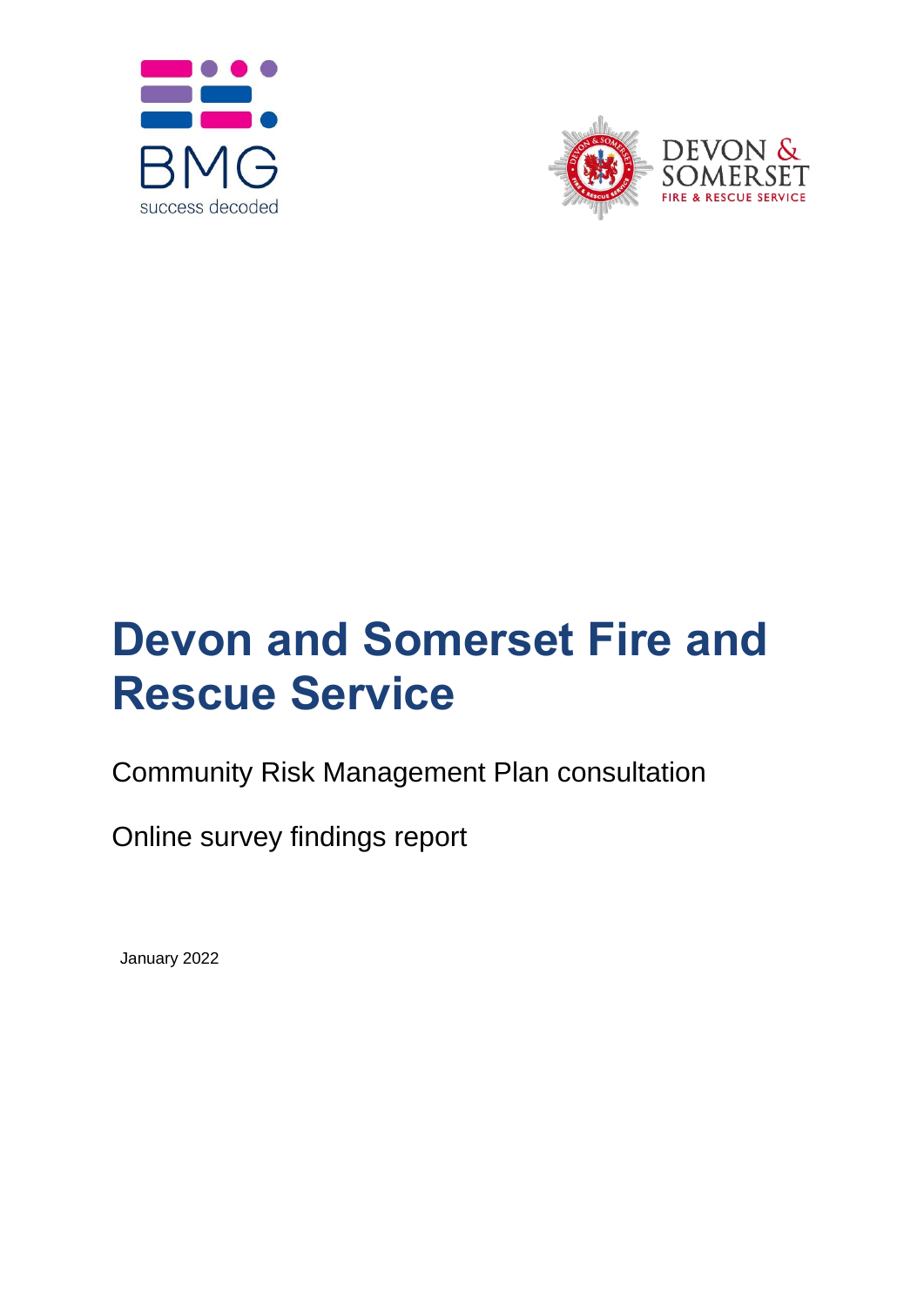### **Contents**

| Around two thirds feel the proposed activities are suitable to the identified risks  6 |
|----------------------------------------------------------------------------------------|
| Respondents are most concerned about issues in specific areas, and risks which         |
|                                                                                        |
| Most respondents do not think the activities impact anyone disproportionately, yet     |
|                                                                                        |
|                                                                                        |
| Appendix B: Question wording and base descriptions for figures 18                      |
|                                                                                        |
|                                                                                        |
| Appendix E: Council and partner organisations that responded 23                        |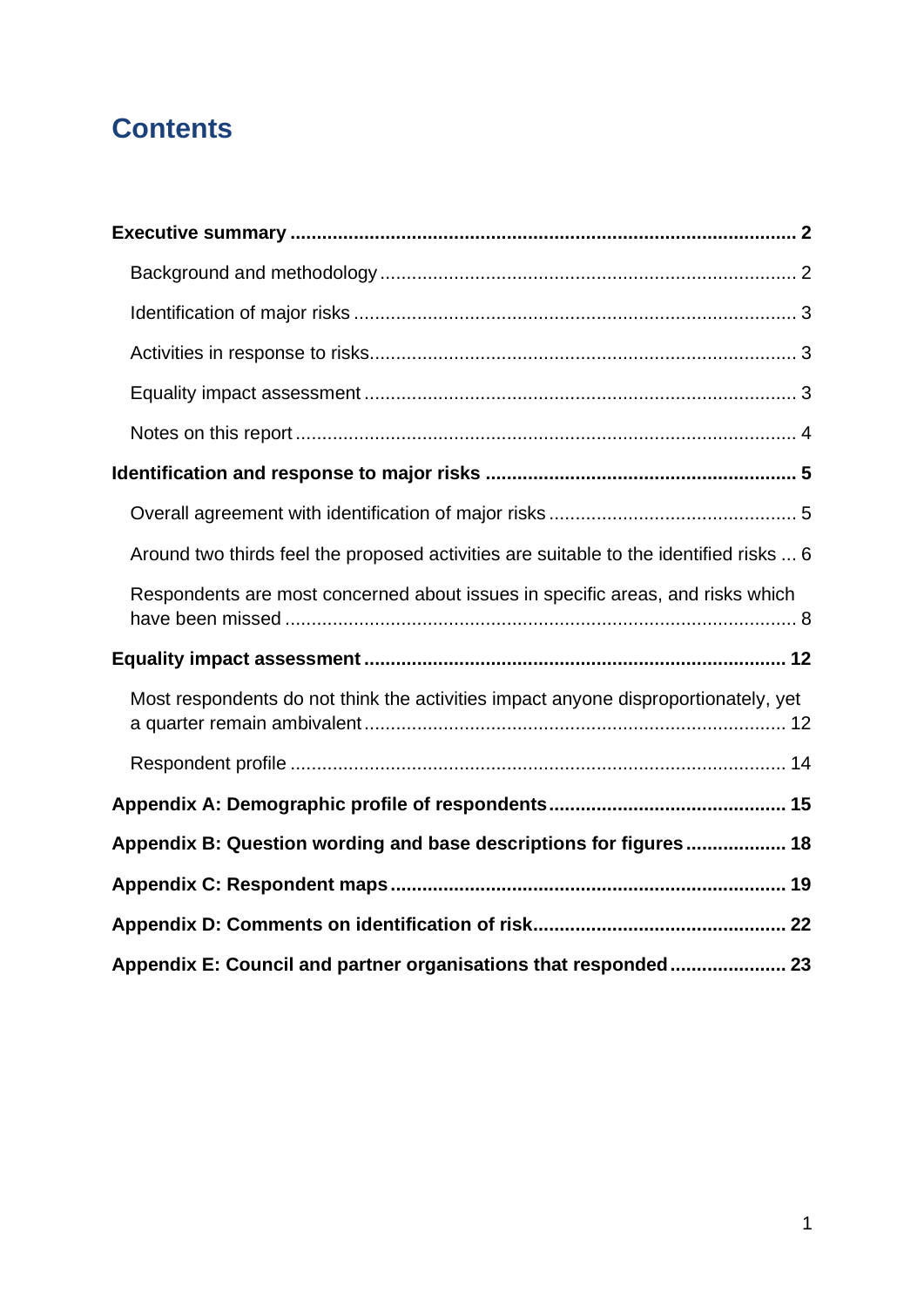### <span id="page-2-0"></span>**Executive summary**

#### <span id="page-2-1"></span>**Background and methodology**

- Devon and Somerset Fire and Rescue Service commissioned BMG to analyse and report on the results of an online public consultation survey to gather feedback on their draft Community Risk Management Plan. This plan outlines the actions the Service plans to take over the next five years (2022- 2027) to help keep residents, their home, community and environment safe from fire and other emergencies.
- The online survey was launched on 15 November 2021 and closed on 14 January 2022. In total, 241<sup>1</sup> individual responses to the consultation survey were received, with almost two-thirds of these (61%) being from residents, a fifth (21%) from either operational or support staff, and the remainder of the responses (17%) came from businesses, council members, or partner organisations. Paper copies were available by request; however, no paper copies of the survey were requested.
- Posters, leaflets and radio, social media and print advertising was used to promote the consultation to non-digital audiences. Neighbourhood Watch contacts, partners and parish councils were also asked to share with their networks. The consultation also featured on the home page of the Devon and Somerset Fire and Rescue Service website, and it was also promoted to staff through internal communication channels.
- A third (33%) of respondents are female, and 55% male (1% identify as nonbinary and the remaining 12% chose not to say). A quarter (25%) of respondents are aged between 45-54, with a further 22% aged between 55- 64. Those aged between 65-74 make up 18% of respondents, with a further 14% comprised of 35–44-year-olds, and 9% are aged 34 or under.
- Over half (54%) of respondents are from rural area, 29% from urban areas, and 15% from coastal areas.
- Other protected characteristics such as disability, identity, and ethnicity have not been included in the analysis owing to the low number of responses for certain groups.

<sup>1</sup> 246 respondents started the survey; however, five respondents did not progress beyond the introduction and so for the purpose of analysis a total of 241 is used.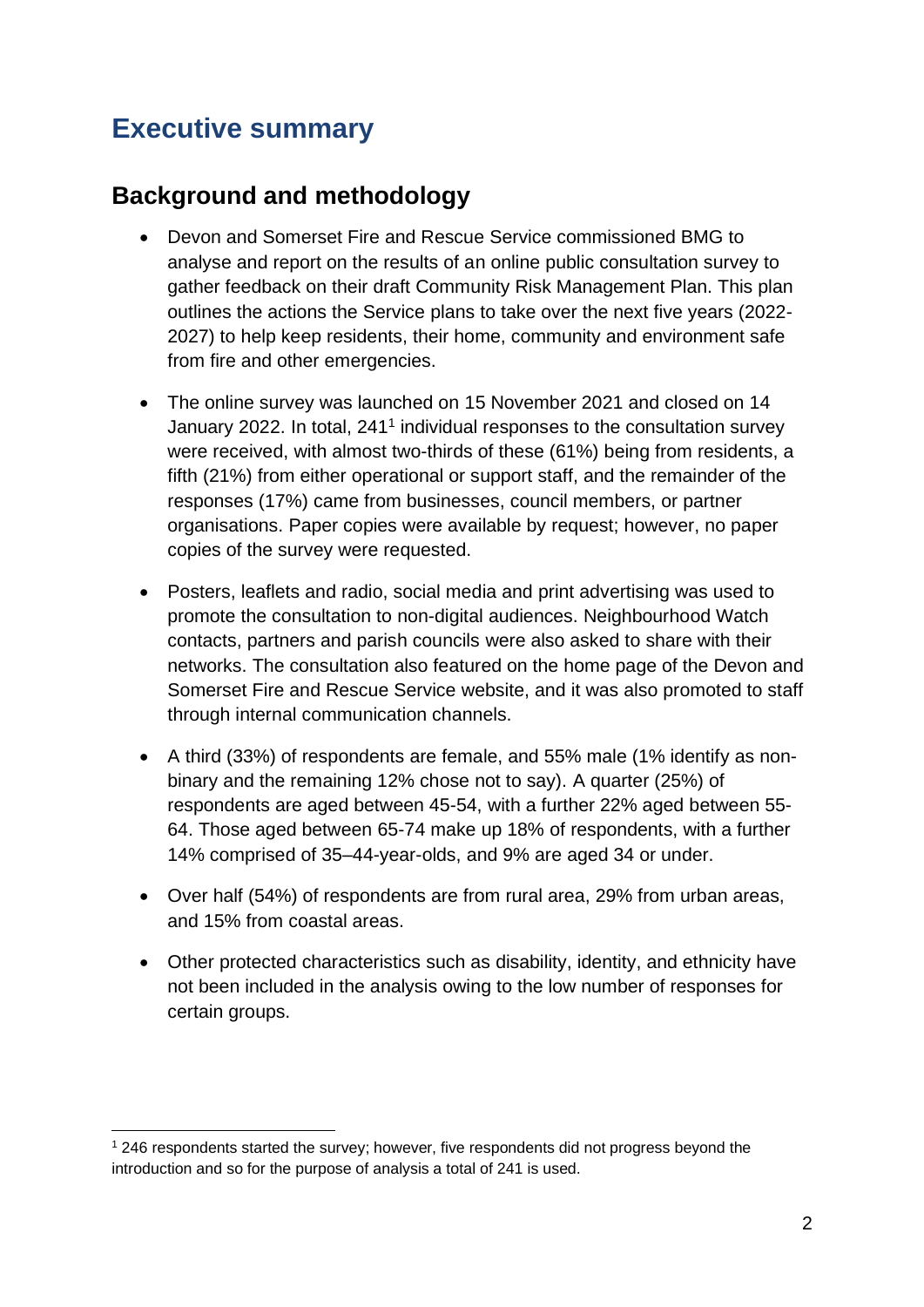### <span id="page-3-0"></span>**Identification of major risks**

- The majority of respondents feel that the Service has identified all of the major risks (71%).
- This is slightly more pronounced for women (79%, compared to 73% of men) and those aged between 55-64 (81%, compared to 57% for 45–54-year-olds).
- Respondents in rural areas are less likely to agree that major risks had been identified (68%), compared to 73% in urban areas and 79% for those in coastal areas.
- Respondents who are residents are less likely to agree that the plan identifies all major risks (66%), compared to 88% of support staff\*, 77% of operational staff, and 78% of council workers.
- The most common issues raised were concerning missed or underrepresented risk in the plan, and this included references to, for instance, high rise or old building, hazardous events, concerns around terrorism, and risks associated with modern buildings. Respondents also commonly cited issues in specific areas, such as towns, particular roads or incident hotspots.

### <span id="page-3-1"></span>**Activities in response to risks**

- A majority also agreed that the proposed activities are appropriate to the risks identified (63%).
- Again, this was higher amongst women (74%, compared to 65% of men) and those aged 65-74 (74%, compared to 59% for both 45-54-year-olds and 35- 44-year-olds, and 47% for 25-34-year-olds\*).
- Three quarters (74%) of respondents in coastal areas agree that the activities are appropriate to the risks, compared to 67% in urban areas, and 60% in rural areas.
- Six in ten (61%) respondents who are residents agreed that the activities are appropriate to the risks, which was lower compared to support staff\* (88%) and council members\* (78%).

### <span id="page-3-2"></span>**Equality impact assessment**

• Most respondents (57%) do not think the activities impact anyone disproportionately, however, a quarter (24%) remain unsure.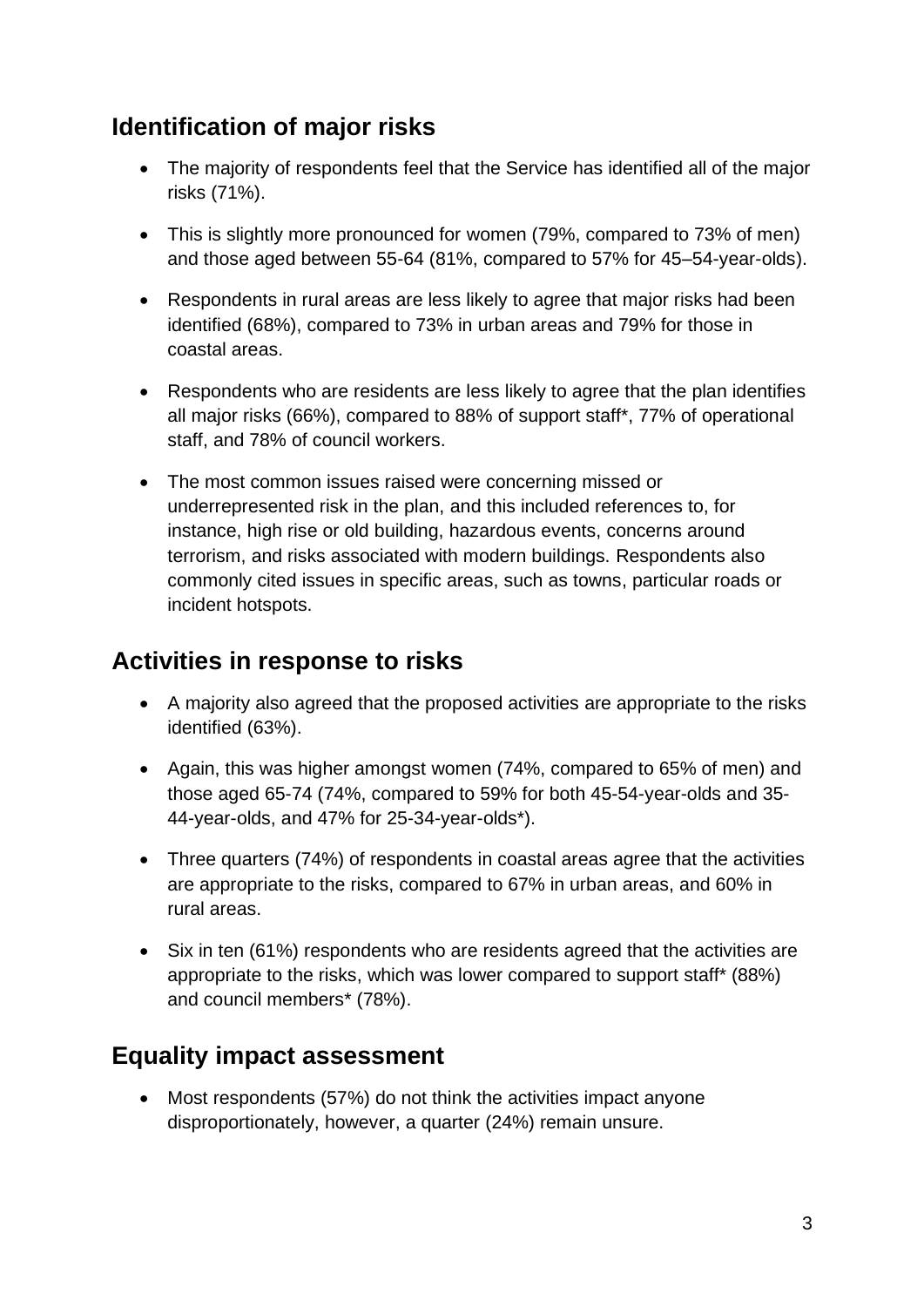• Just over half (53%) of those living in rural areas agree that the activities do not impact anyone disproportionately, which is lower in comparison to those in urban areas (66%).

#### <span id="page-4-0"></span>**Notes on this report**

The following points should be noted when reading this report:

- This was an open consultation to which anyone could respond rather than a sample survey, therefore results are not intended to be wholly representative of the population.
- A respondent profile has been described in the report, however base sizes for key demographic questions can be found in Appendix A: Demographic profile of respondents.
- Questionnaire wording and base sizes for the data used in the figures can be found in Appendix B: Question wording and base descriptions for figures.
- Maps which detail where respondents live can be found in Appendix C: Respondent maps.
- Details about open text comments can be found in Appendix D: Comments on identification of, and response to, major risk
- Details of the councils and partner organisations that responded to the survey can be found in Appendix E: Council and partner organisations that responded.
- A \* denotes a base size less than 30
- Where results do not sum to 100 percent, this is either due to rounding or due to multiple responses being allowed for the question.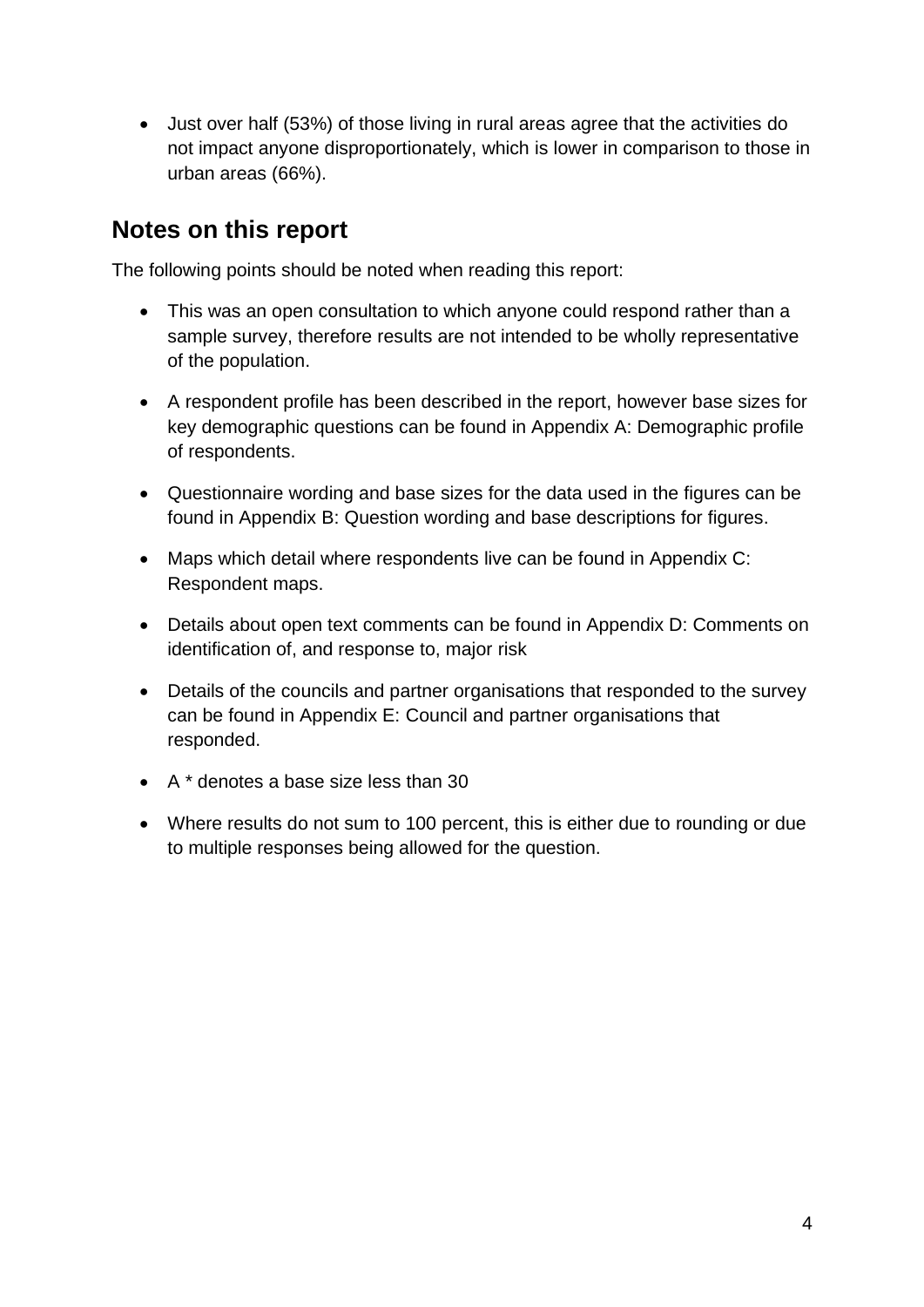### <span id="page-5-0"></span>**Identification and response to major risks**

This section covers respondents' thoughts on the analysis of risk undertaken by the Service, as well as the explanation of what is being done about those risks.

#### <span id="page-5-1"></span>**Overall agreement with identification of major risks**

Around seven in ten respondents (71%) feel that the Service has identified all of the major risks it is responsible for, with 18% saying they ''strongly'' agree:

*''As a rural area we need our emergency service, wherever we can get them, the fire service being the most important. Whether it's out of control bonfires, property fire, car accidents or any incident, they know our area. They know how to help and what we need in those situations. We cannot be without them.''*

However, 15% disagree to some degree, with 6% of those ''strongly'' disagreeing.

*''Certain areas have been overlooked, this is not a comprehensive plan.''*



#### **Figure 1: Agreement with the identification of major risks**

Women feel more positive about the identification of these risks; 79% agree overall, with 29% saying they ''strongly'' agree. Men on the other hand were less inclined to think this way, although three quarters (73%) agree to some degree with 15% ''strongly'' agreeing. Men are also more likely to feel ambivalent when asked about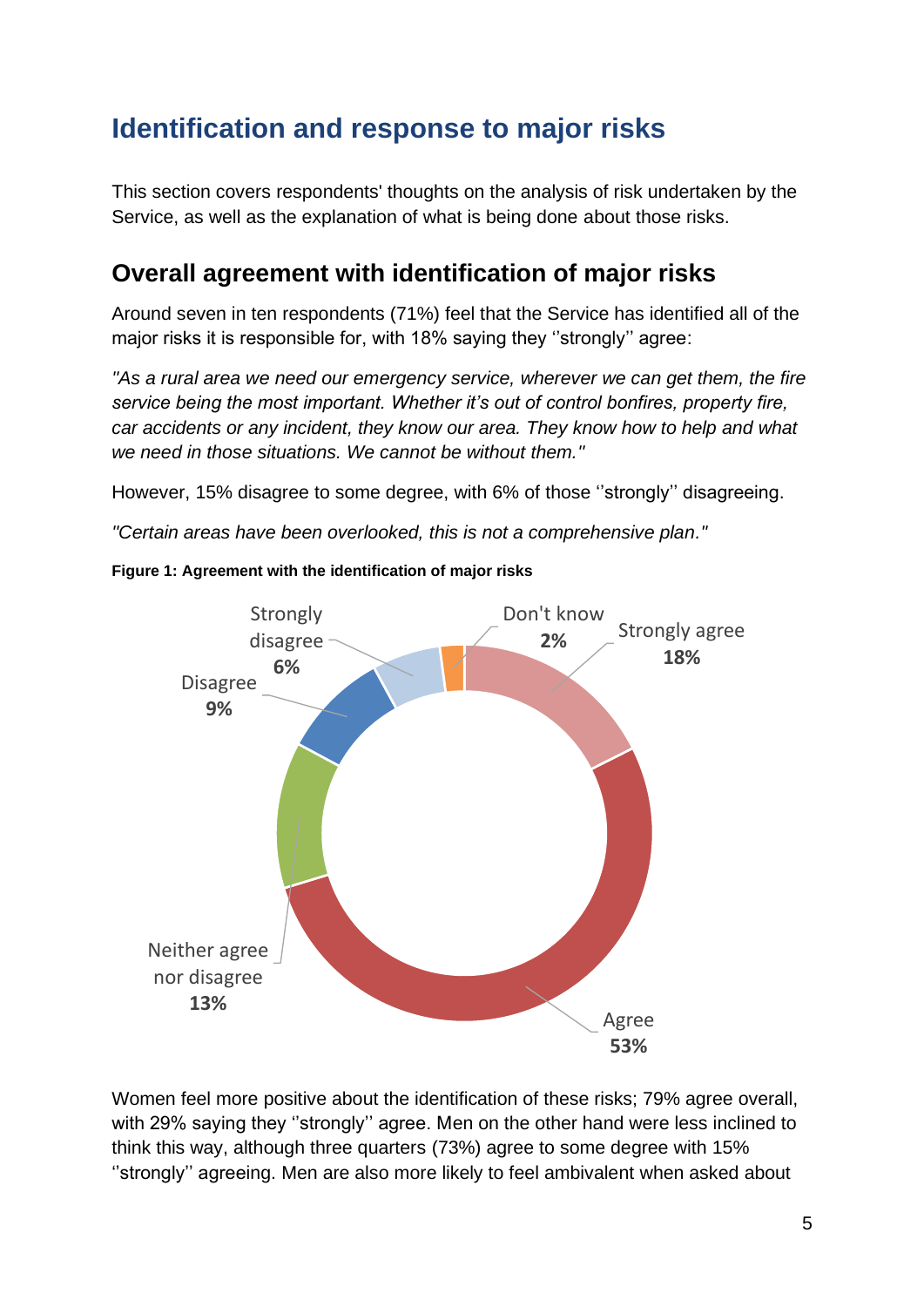the identification of major risks; 13% neither agree nor disagree, compared to just 4% of women. Overall levels of disagreement are similar for both women and men (12% and 15% respectively).

There are some notable differences across age groups, with those aged between 45-54 less likely to agree that the Service has identified all major risks (57%), compared to those aged 25-34\* (68%), 35-44 (75%), 55-64 (81%), and 65-74  $(76%)<sup>2</sup>$ .

The area in which a respondent lives also appears to have some influence over sentiment. Those living in coastal areas are more likely to agree that the Service has identified all major risks, compared to other areas: 79% agree to some extent, with 15% saying they ''strongly'' agree. Encouragingly, a quarter (26%) of respondents in urban areas strongly agree that the Service has identified all of the major risks, with 73% agreeing overall.

This was comparatively lower for those in rural areas (68% agreed overall):

*''[There is a risk in] leaving large rural areas with poor road system with minimal DSFRS coverage.''*

*''There are lots of older properties in the local area with unknown problems that can potentially pose fire risks.''*

There are no notable differences in the number of respondents who disagree across geographical areas.

Respondents who are residents are less inclined to agree that the plan identifies all major risks; two thirds (66%) agree to some degree, whilst this is higher for support\* and operational staff (88% and 77% respectively) and council workers (78%).

#### <span id="page-6-0"></span>**Around two thirds feel the proposed activities are suitable to the identified risks**

Around two thirds (63%) agree that the activities the Service continues to and proposes to deliver are appropriate to these identified risks:

*''Our parish benefits from the co-responder service which is an important service. We value the service you provide and are pleased to see it has been given weight in the plan.''*

A fifth of respondents (19%) disagree, with 8% saying they ''strongly'' disagree.

 $2$  All respondents aged 17-24 and 85+ agreed to some degree however they have been omitted owing to low number of responses (n=3 and n=1, respectively).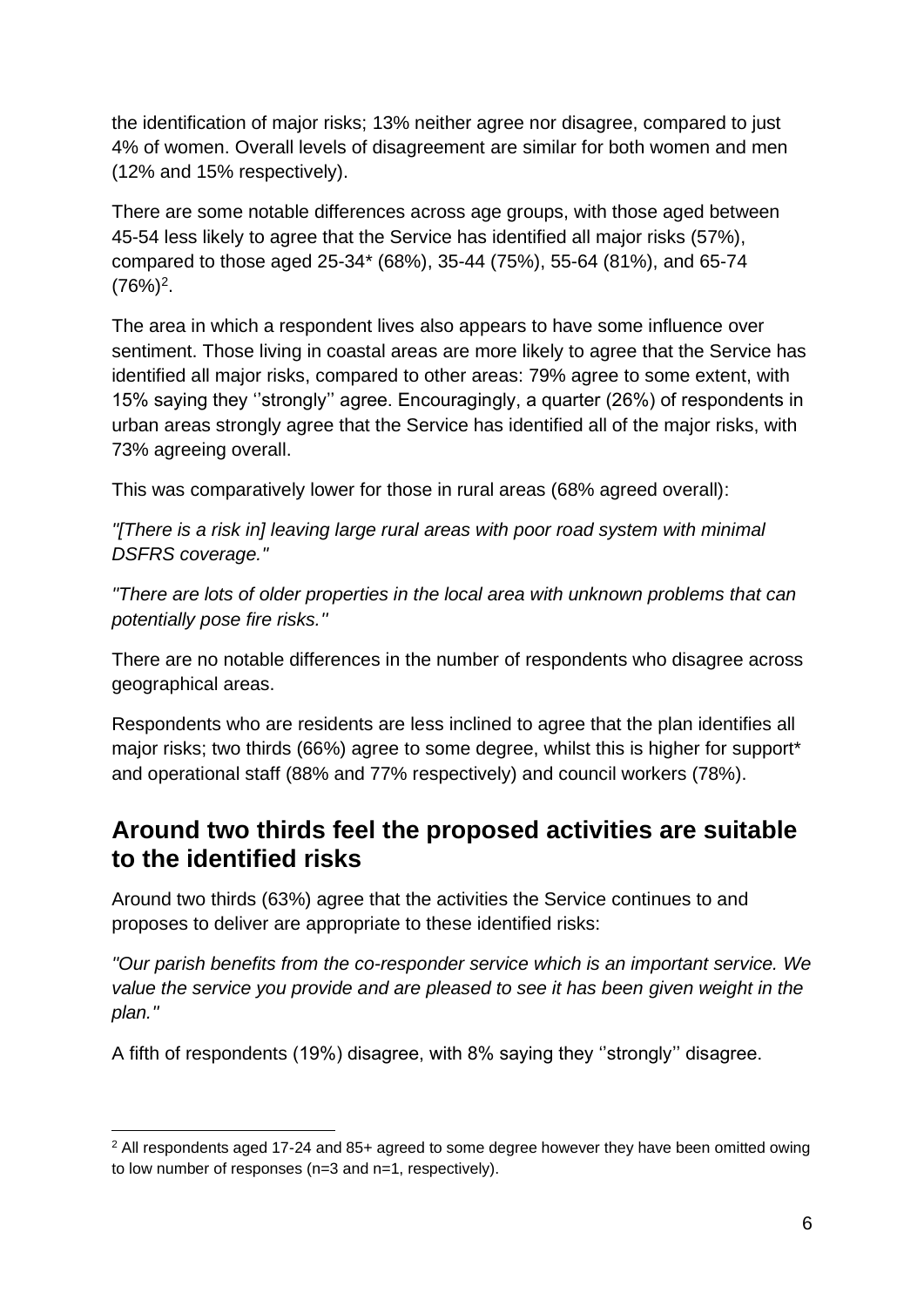*''The analysis is generic for the entire area as are the appropriate responses to the identified risk. However, it does not take into account very specific local differences, 'hot spots' of the elderly, slow response times, RTA increases due to massive increases in visitor traffic, increased wildfire issues from BBQs to global warming. These are particularly apparent in Porlock and the surrounding villages.''*





Women are more inclined to feel positively about the proposed activities being appropriate to the identified risks: almost three quarters (74%) agree to some degree, compared to 65% of men. Again, men are more likely to feel uncertain about whether activities are appropriate to risks, with nearly a fifth (20%) saying they neither agree nor disagree.

There are some differences across age groups. Respondents aged between 55-64 are more inclined to agree that the activities proposed are appropriate to the risk (71%), compared to younger people aged between 25-34\*, of whom less than half agreed (47%).

As with overall identification of risk, there are differences depending on type of area, with coastal respondents being more positive and rural residents less so. Around three quarters (74%) of respondents in coastal areas agree that the activities are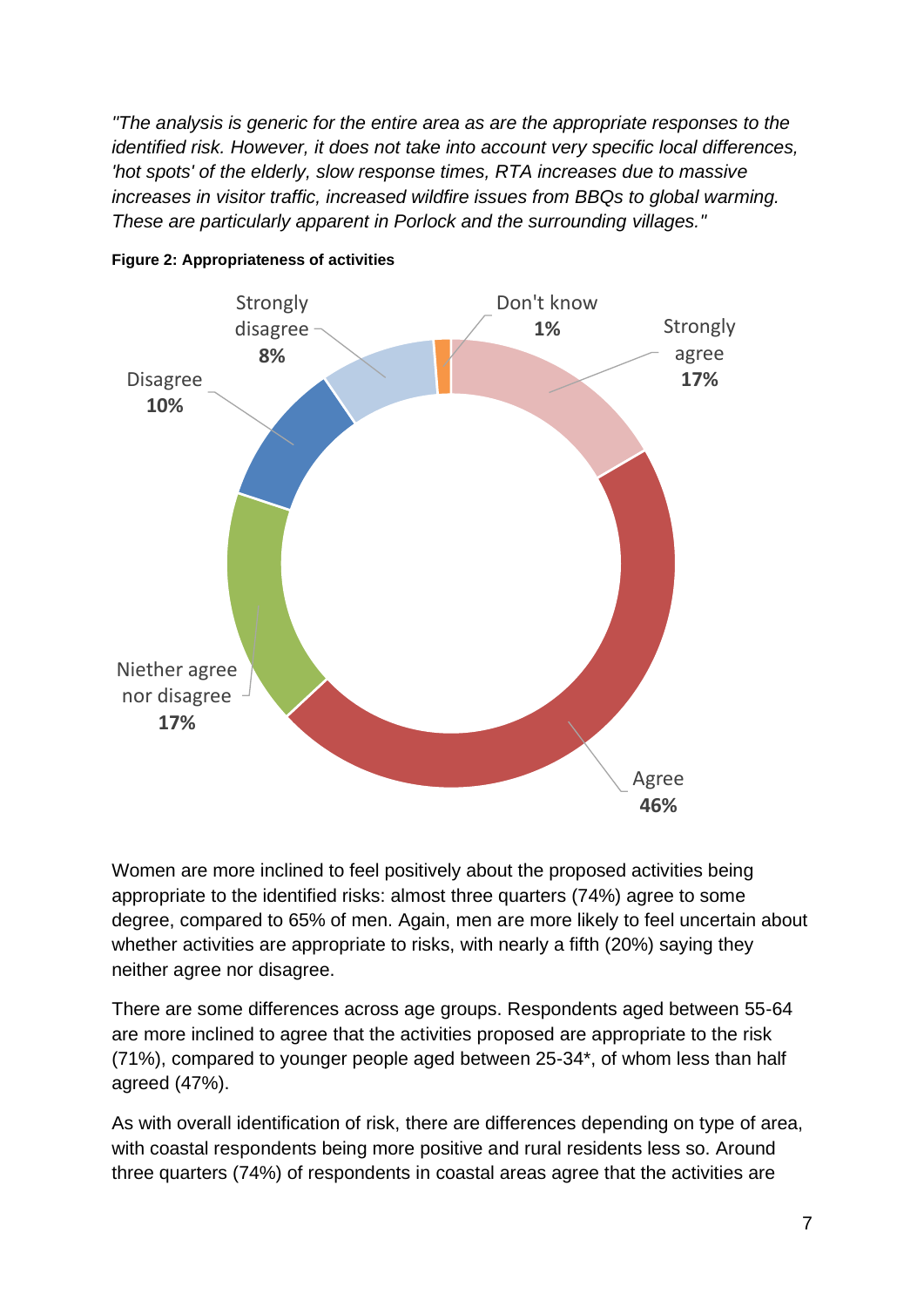appropriate to the risks, with 17% saying they strongly agree. However, this was lower for respondents in urban areas (67%) and rural areas (60%). There are no notable differences amongst those who disagree.

Around six in ten (61%) respondents who are residents agreed, which is lower than support staff\* (88%), and council members (78%). A quarter of residents (24%) disagree, with one in ten ''strongly'' disagreeing.

#### <span id="page-8-0"></span>**Respondents are most concerned about issues in specific areas, and risks which have been missed**

Respondents were asked if they would like to make any further comments about the identification of risk and the appropriateness of plans. A total of 88 respondents provided additional comments which have been analysed thematically<sup>3</sup>, and are represented in Figure 3, below. The number of counts for each code can also be found in Appendix D.





 $3$  The thematic analysis has produced 18 codes. Some of the comments provided by a single respondent fall into multiple categories, in some cases with up to five codes per comment. As such the total number of coded responses (182) has been used for the analysis of this question. Given the large number of codes, there is no analysis against demographic questions owing to very small sample sizes, and the possibility of identifying respondents.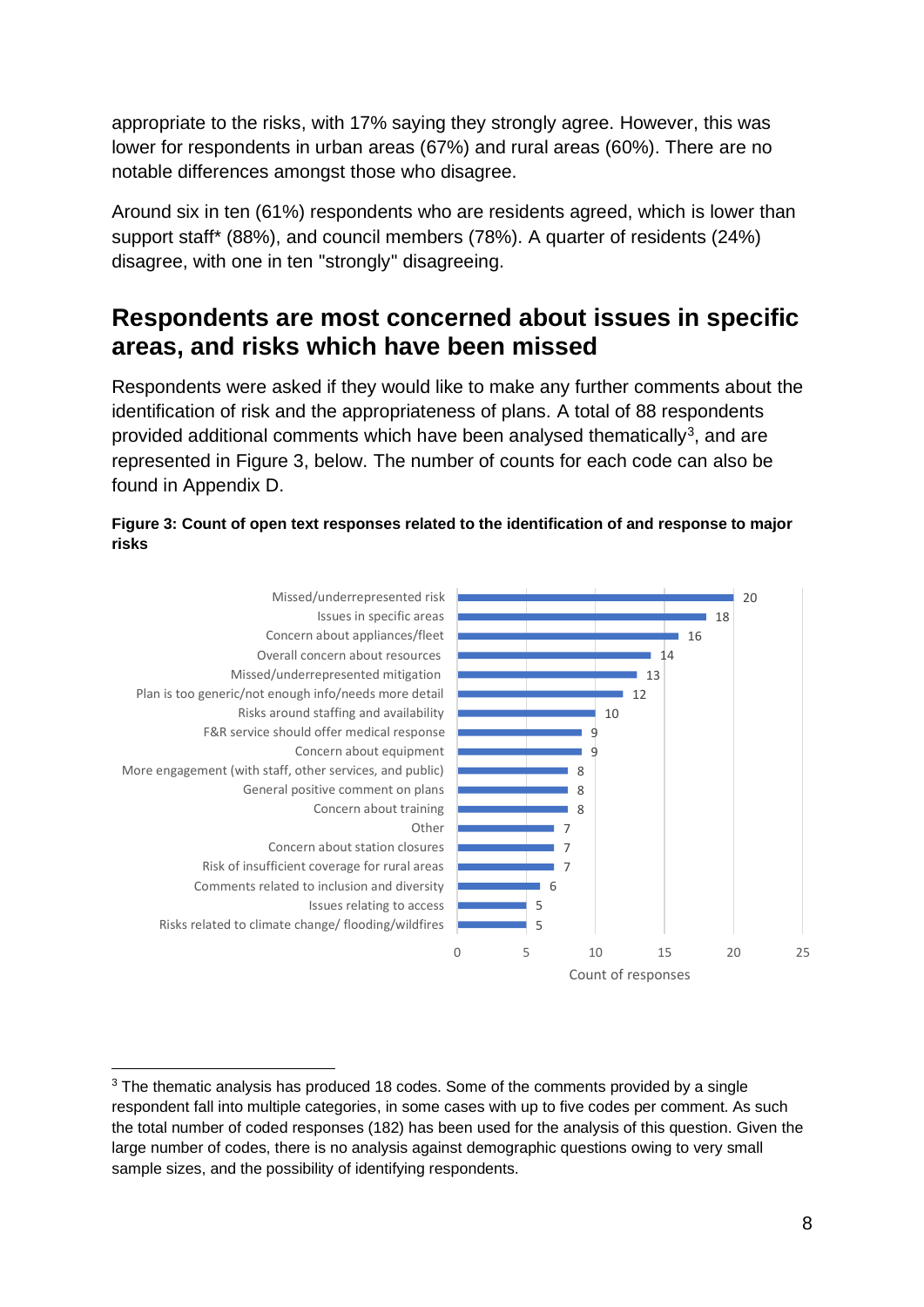The following explains the meaning behind these codes in more detail:

• Issues in specific areas can include comments relating to certain towns, or particular landmarks or roads:

*"I am concerned about the access road to Icy Park and Glebelands estates*  from the village. The road is very steep and wall crumbling. If the wall *collapses with tree weight or wet behind it, this road will be blocked and difficult to clear. There are no other emergency ways in or out. It needs looking at with a view to creating a new emergency access."*

• Missed or underrepresented can refer to things such as high rise or old buildings, hazardous events, terrorism, or wildfire issues. It also includes comments around emerging technologies, such as fire risks related to modern buildings, or electric cars:

*"The Service does not appear to address the estuarial risk of fires on board vessels which does go beyond the stated statutory duty... There are some significant vessels and risk within the estuarial waters of the Service area that might be seen to have an expected response."*

• Concern about appliances/fleet, can refer to concerns with change to vehicles and concern about cuts to the number of fire engines. Respondents also mentioned inappropriate or inadequate vehicles being used:

*''LRPs replacing MRPs at stations positioned in high risk RTC areas does not support the proposal to cover identified risks.''*

• Overall concern about resources, can include comments around how the activities will all be delivered within the financial constraints and around the ordering of the strategic priorities:

*''I think you will not have the resources to manage this. Mainly financial for equipment, staffing and training.''*

• Missed or underrepresented mitigation can refer to comments related to better risk assessments being needed, such as drought hotspots:

*''Climate change risk. Hotter summers, global warming. Risks - forest fires, heathland fires, business fires. Should have the capability to get access to water and lack of it in drought situations, so risk assessment of the Devon and Somerset hot spots and future hots spots and planning for water access.''*

• Risk around staffing and availability, can refer to, for instance, investing in more fire fighters, or concerns around the availability of staff following cuts:

*''Like policing, too few stations and staff. Staff will be run ragged and burn out rates will increase.''*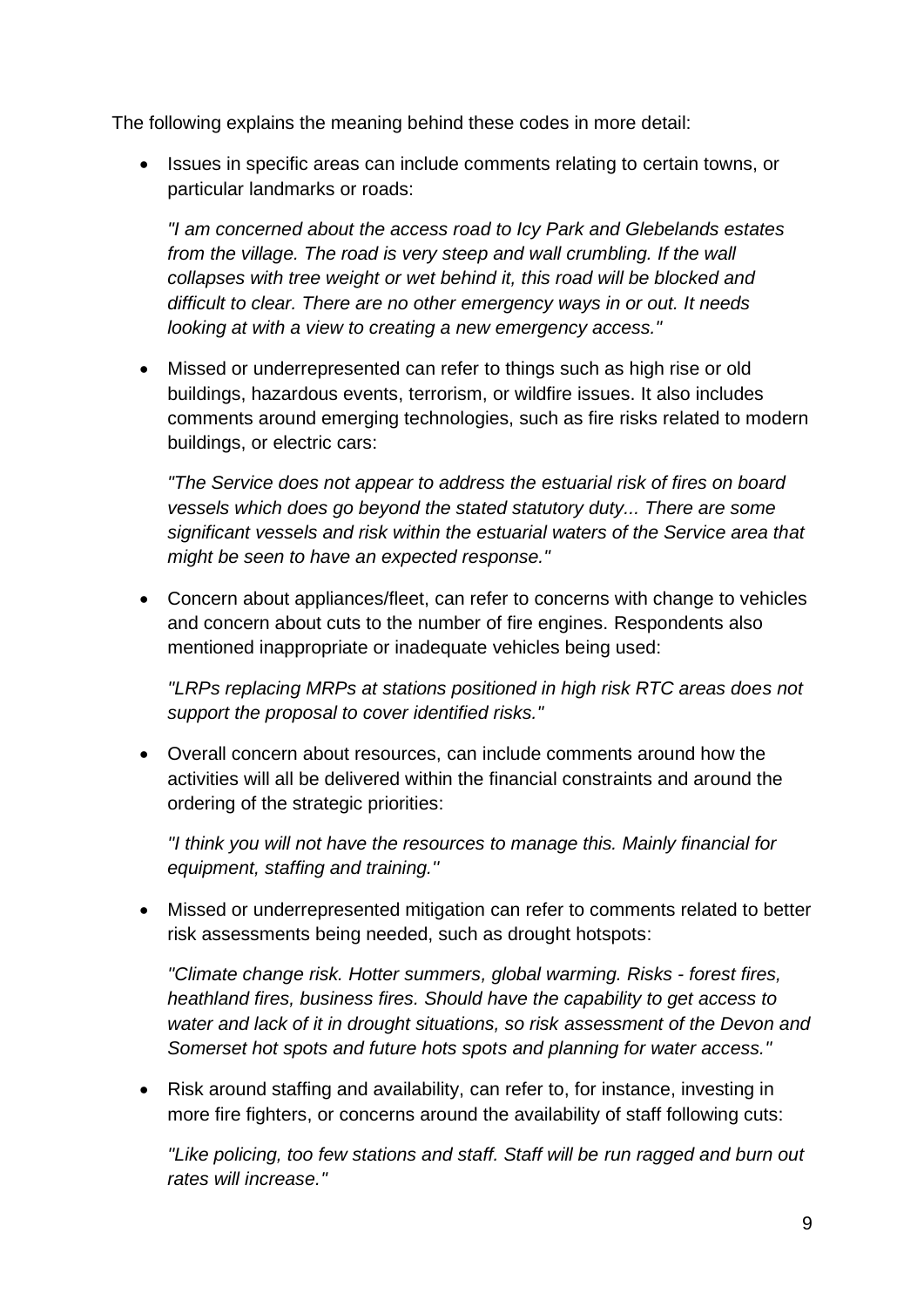• Concern about equipment can include comments relating to the need for better provisions in certain areas, or a need for a specific type of equipment, such as medical equipment:

*''Some aspects are addressed however we are not investing in training equipment enough which makes it difficult to train against specified risks.''*

• F&R service should offer medical response can refer to comments related to the need for fire fighters to be trained in casualty care if they are first on scene, an increase co-responder stations, or better support for the ambulance service, for example by offering medical assistance wherever they can:

*''As well as fire and motor accidents they are also trained first aiders who turn up in all kind of emergencies before the ambulance. If we lose them, you are putting all of our lives at risk.''*

• Concern about training can refer to better maintenance of skills training, such as providing more comprehensive training, increasing the frequency of training, or a lack of investment in training equipment:

*''The level of response competence does not match the risk in the two counties. Further time and money must be spent on training front line operational staff.''*

• More engagement includes comments which relate to consulting with stations, building community resilience, or engaging more with partners:

*''The Service needs to allow crews to identify and target risks locally. Centralising everything has removed ownership and direction massively. A graph doesn't identify the correct risks, local knowledge does.''*

• Risk of insufficient coverage in rural areas can refer to the need to increase co-responder stations in rural areas, or having the right equipment and appliances to deal with fires in thatched houses or farms:

*''If the fire appliance in Cheddar is reduced to a smaller one. I think that will affect fighting a fire in Wedmore. As a rural village a backup fire engine will take some time to get to there. The purposed smaller fire appliance might run out of water as the dwellings in the village are predominately large family homes.''*

• Concern about station closures can include comments which relate to the provision of staff if a station is closed, or stations adapting to changing risks rather than closing: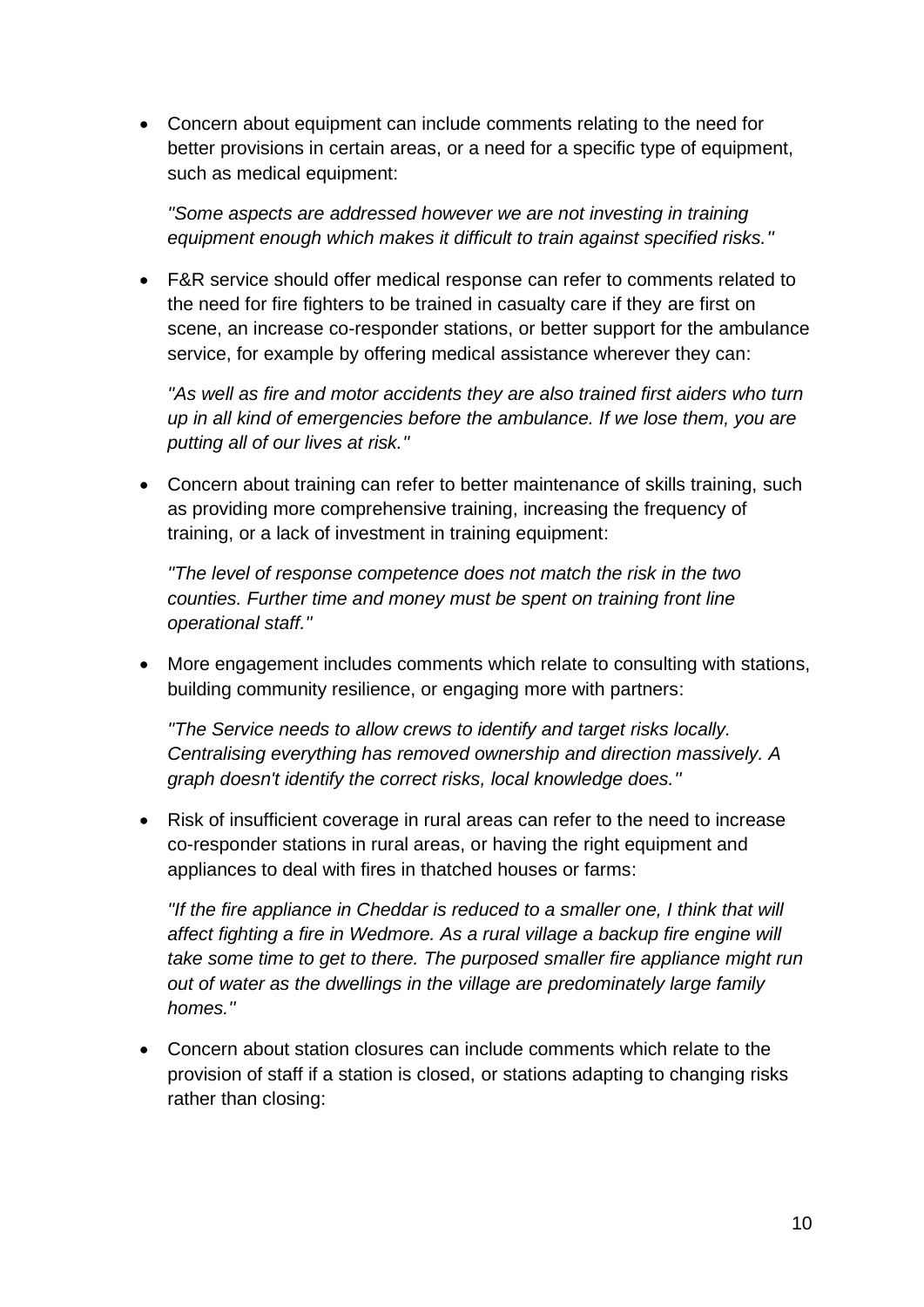*''After the recent station closure proposals throughout DSFRS I would hope this plan is not suggesting to close stations again as I think it has been proved that all these stations were needed.''*

• Comments related to inclusion and diversity can refer to the inclusion of schools and young people, or better provisions for the elderly:

*''I feel you are missing the best prevention opportunity that exists - by not prioritising the education of future generations. Getting involved with schools to make fire, and the other forms of safety for which you are trained, as part of the school education programme is I believe the best form of prevention.''*

• Risks related to climate change/ flooding/ wildfires can refer to the removal of special appliances in flood prone areas, fires as a result of hotter summers, or the need for a wildlife strategy:

*''Saying that flood related incidents are going to become more common yet you're removing front line MRP appliances in most recent flood hit areas to replace them with LRPs which aren't sufficient in the flood plains.''*

• Issues relating to access can refer to things such as narrow lanes, or cars parked on the street:

*''The risks are very generic and don't seem to address the rural dispersed communities with limited access''.*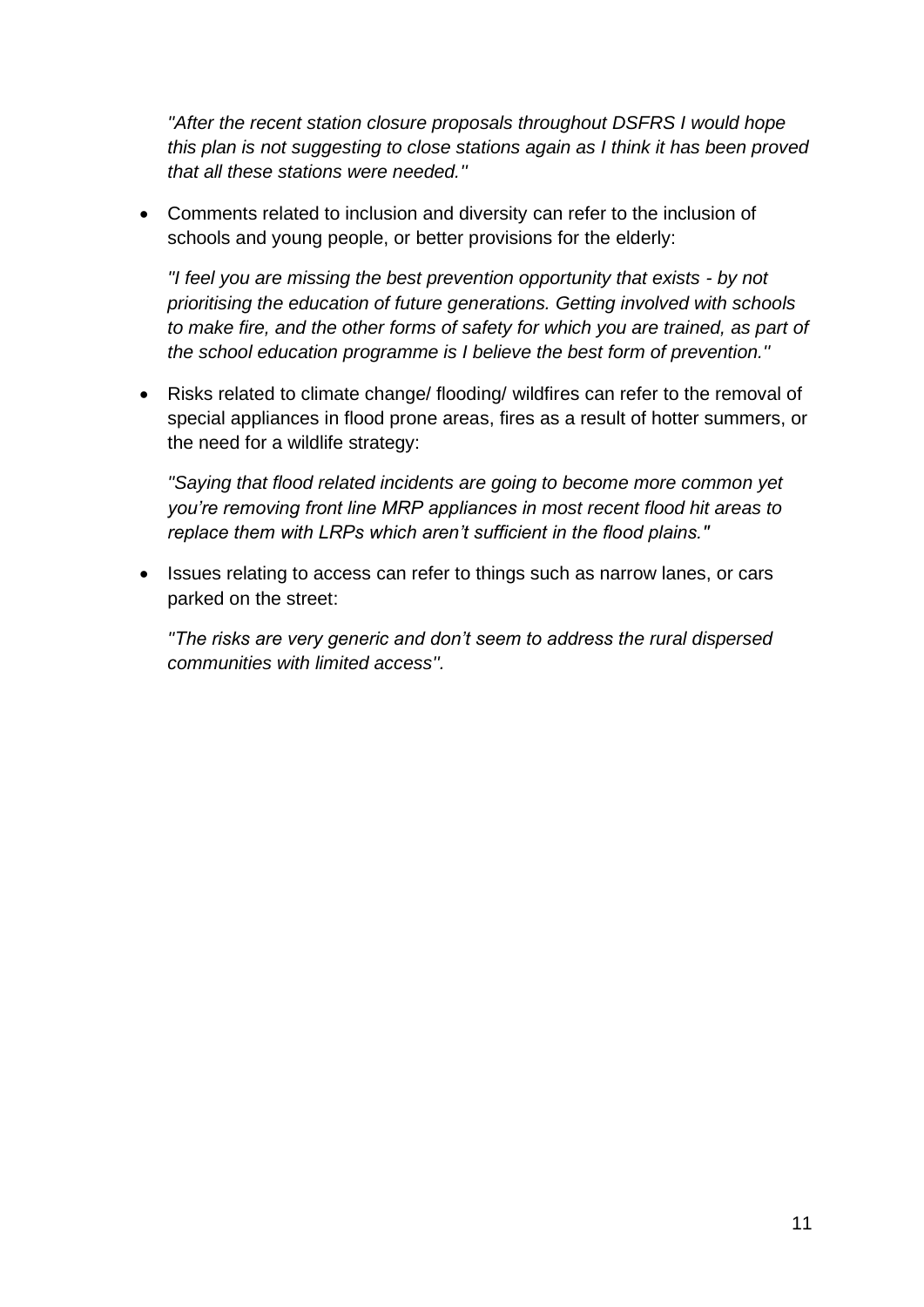### <span id="page-12-0"></span>**Equality impact assessment**

#### <span id="page-12-1"></span>**Most respondents do not think the activities impact anyone disproportionately, yet a quarter remain ambivalent**

Over half (57%) of respondents agree that the activities the Service continues to and proposes to deliver do not affect them or anyone else more positively or negatively than other people, whilst a quarter (24%) remain ambivalent, answering that they neither agree nor disagree.



#### **Figure 4: Equality impact assessment**

Around two thirds (64%) of women agree that the activities the Service continues to and proposes to deliver do not affect them or anyone else more positively or negatively than other people. Comparatively, 60% of men agree, and are more likely to feel uncertain, with over a quarter (27%) saying they neither agree nor disagree.

Levels of agreement also vary across age groups. Those aged between 45-54 are less likely to agree that the activities do not affect them or anyone else more positively or negatively than other people (47%) compared to those aged 65-74 (70%). For the 45-54-year-olds, over a quarter (28%) disagree with this, 16% of whom ''strongly'' disagree. Whilst around two thirds (68%) of 25-34-year-olds\* agree with this sentiment, 26% ''strongly'' disagree which is higher compared to other groups.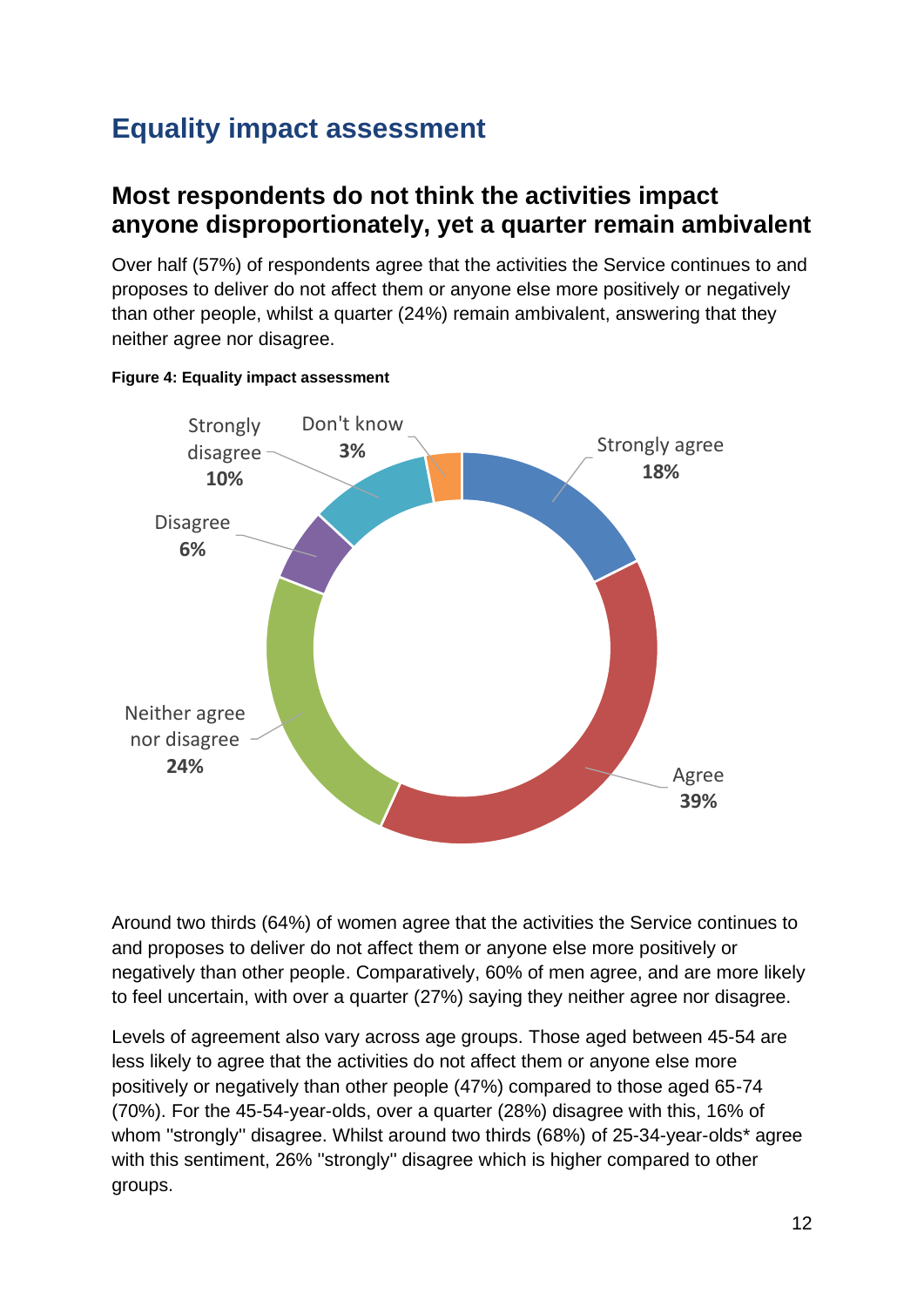Around two thirds of respondents in both coastal and urban areas agree with this (63% and 66% respectively), however those in rural areas were less likely to feel the same (53%), with a third of respondents (33%) disagreeing to some degree (17% ''strongly'' disagree).

Just over half (54%) of respondents who are residents agree with this, which was lower compared to 88% of support staff\* and 74% of council members\*. A further 25% of residents neither agree nor disagree, which was the same for operational staff.

Respondents were given the opportunity to elaborate on their responses to this question. Some thought it was unclear if or how the Service is engaging with members of the community and felt they couldn't accurately answer the question. This can likely explain the relatively high number of respondents who answered neither agree nor disagree (24%):

*''I like that you do this and think about everyone but I don't see it entirely reflected in the plans you have put forward. It would be more understandable to see the links between the proposed actions and the people or groups you have written about in the assessment.''*

*''There is no detail about how the service makes adjustments to ensure equal access of its services to all members of the community. Are they supporting deprived areas? Are they engaging effectively with ethnic minority groups? I have no idea?''*

Some raised concern for those living in rural areas, because of inappropriate appliances or the distance from a fire station:

*''Living in a rural area leaves me at higher risk than if I lived in an urban area due to where you have located your full-time stations.''*

Others mentioned those with less money and the elderly as being at greater risk:

*''My only comment would be those whom are less disadvantaged monetary wise being more at risk and therefore would naturally be targeted more, everyone should be targeted regardless of wealth.''*

*''There is much said about the increasing crisis in social care and from personal experience there is a chronic shortage of care services for elderly people living in their own homes no residential care options (cost or places) which means increasing vulnerability. Is the Service confident its prevention activities are investigative enough to identify people in this position? What lessons are being learnt from fatal fires that involve these vulnerable people?''*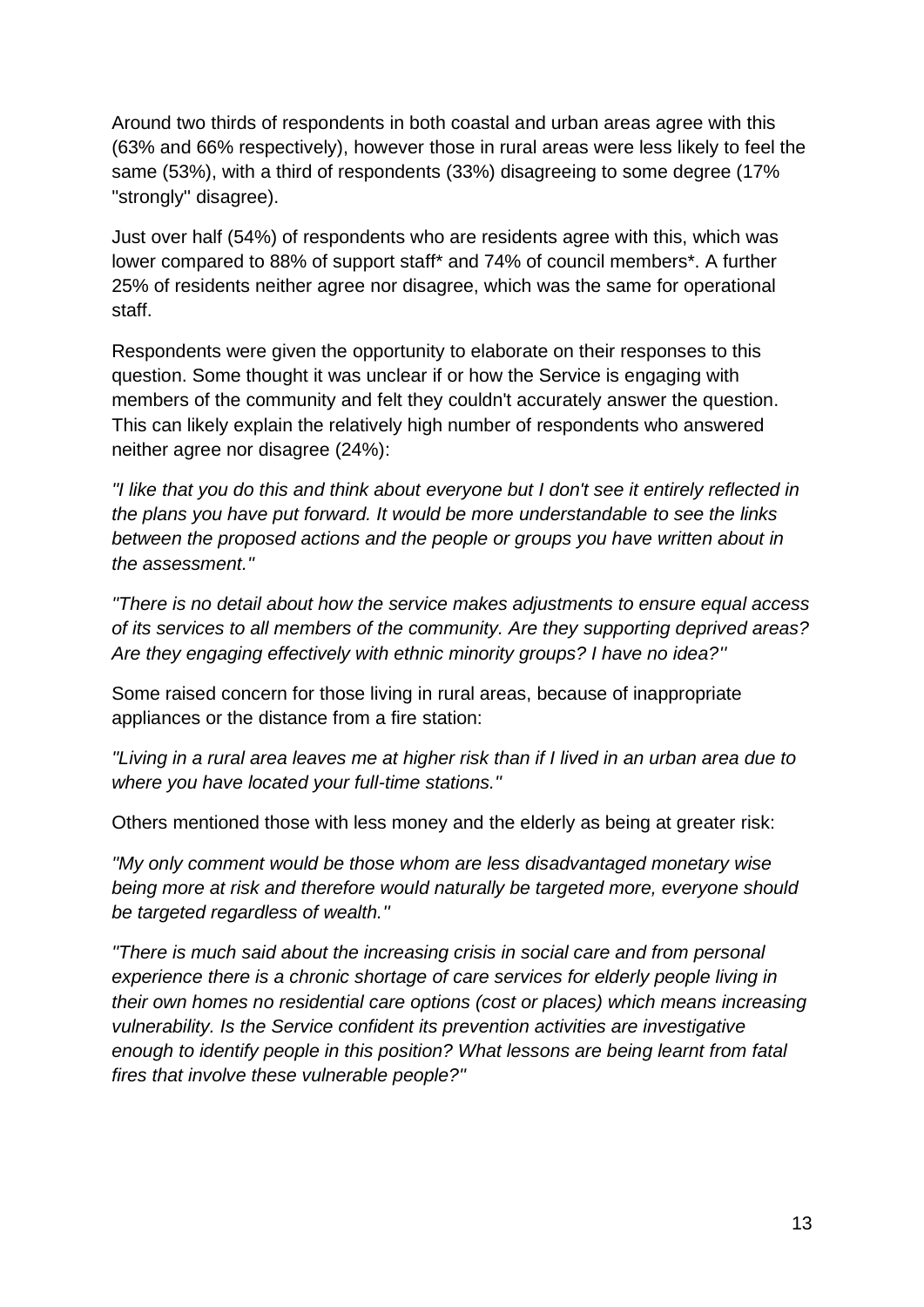#### <span id="page-14-0"></span>**Respondent profile**

- Over half of the survey respondents are male (55%), and 33% are female. The remaining 14% either identify as non-binary (1%) or prefer not to say (12%).
- Almost 4 in 5 respondents (79%) are between the ages of 35 and 74; 25% are 45-54, 22% 55-64, 18% 65-74, 14% 35-44, 9% 25 or under, and 5% 75+.
- Over half of respondents (54%) live in rural areas, 29% live in urban areas, and 15% in coastal.
- Nearly two thirds of respondents (61%) are residents, with a further fifth (21%) being a member of staff (operational or support). Council members made up 10% of responses, with businesses accounting for 3%. Respondents who are either an organisation with a partnership agreement or a stakeholder make up 2%.
- Just over three quarters of respondents (77%) identify as straight or heterosexual, with a fifth (20%) stating they'd prefer not to say.
- Eight percent of respondents have a disability, with just over half of these (56%) being a physical disability. Almost 8 in 10 (78%) report not having a disability.
- 7 in10 respondents (71%) do not have caring responsibilities, whilst 15% do.
- Two thirds (69%) of respondents identify as being English, with 19% identifying as British. Welsh and Scottish respondents make up 2% of responses, and 9% prefer not to say.
- The majority of respondents (87%) are white, 3% comprise ethnic minority groups, with the remaining 9% choosing not to say.
- The most common platforms for hearing about the survey were Devon and Somerset Fire and Rescue Service website and social media (For example Facebook or Twitter), or via other contact from Devon and Somerset Fire and Rescue Service (such as through work).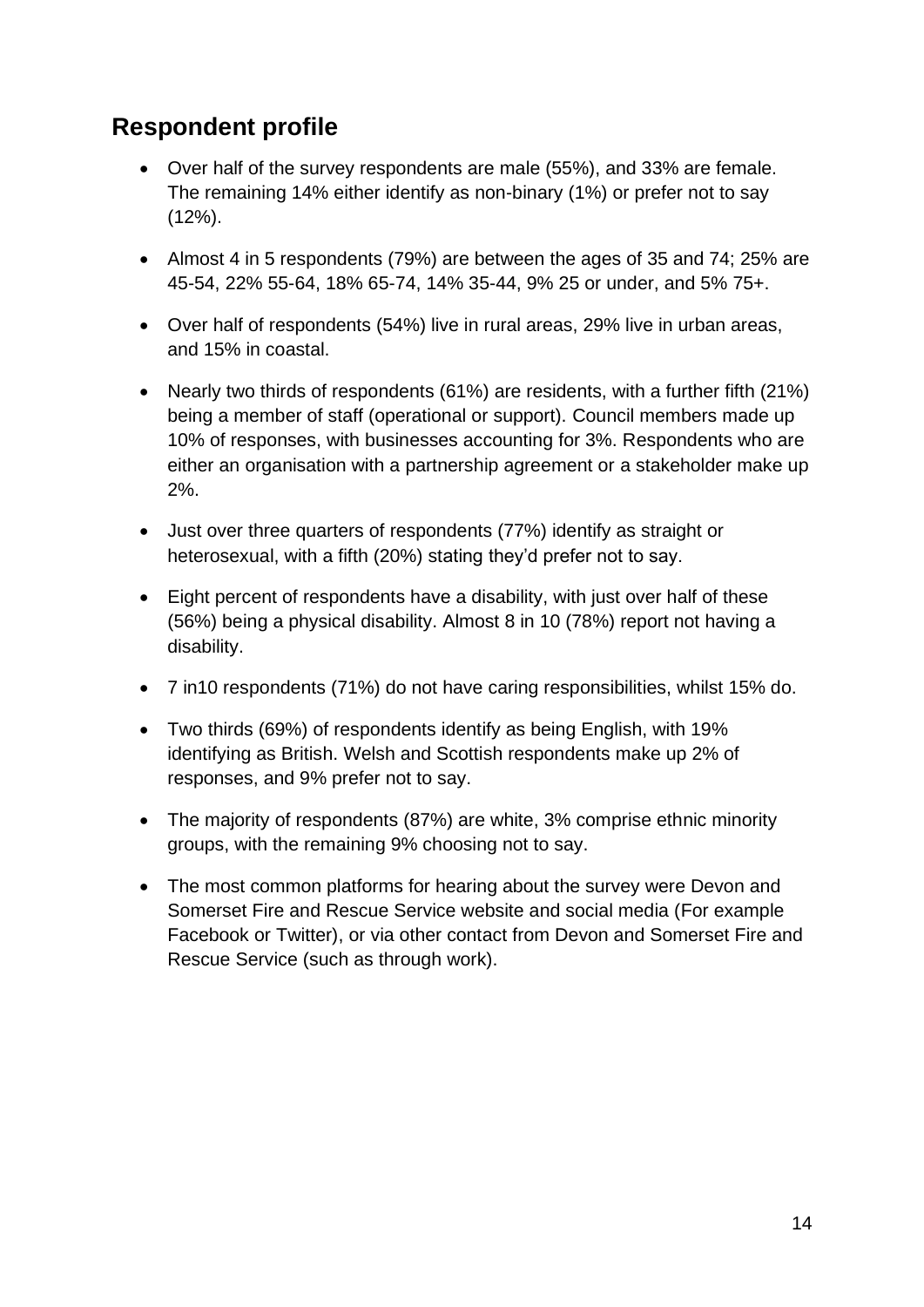### <span id="page-15-0"></span>**Appendix A: Demographic profile of respondents**

This report focuses on key differences for specific sub-groups of the population. The table below outlines the number of surveys completed by each of these sub-groups.

#### **Table 1: Demographic profile of respondents**

| Sub-group                               | <b>Base</b>    |
|-----------------------------------------|----------------|
| <b>Gender</b>                           |                |
| Male                                    | 77             |
| Female                                  | 128            |
| Non-binary                              | $\overline{2}$ |
| Prefer not to say                       | 27             |
| Age                                     |                |
| Aged 17-24                              | 3              |
| Aged 25-34                              | 19             |
| Aged 35-44                              | 32             |
| Aged 45-54                              | 58             |
| Aged 55-64                              | 52             |
| Aged 65-74                              | 43             |
| Aged 75-84                              | 12             |
| Aged 85+                                | 1              |
| Prefer not to say                       | 15             |
| <b>Ethnicity</b>                        |                |
| African background                      | 1              |
| Any other Mixed and Multiple background | 4              |
| Any other White background              | $\overline{2}$ |
| <b>Gypsy or Irish Traveller</b>         | 1              |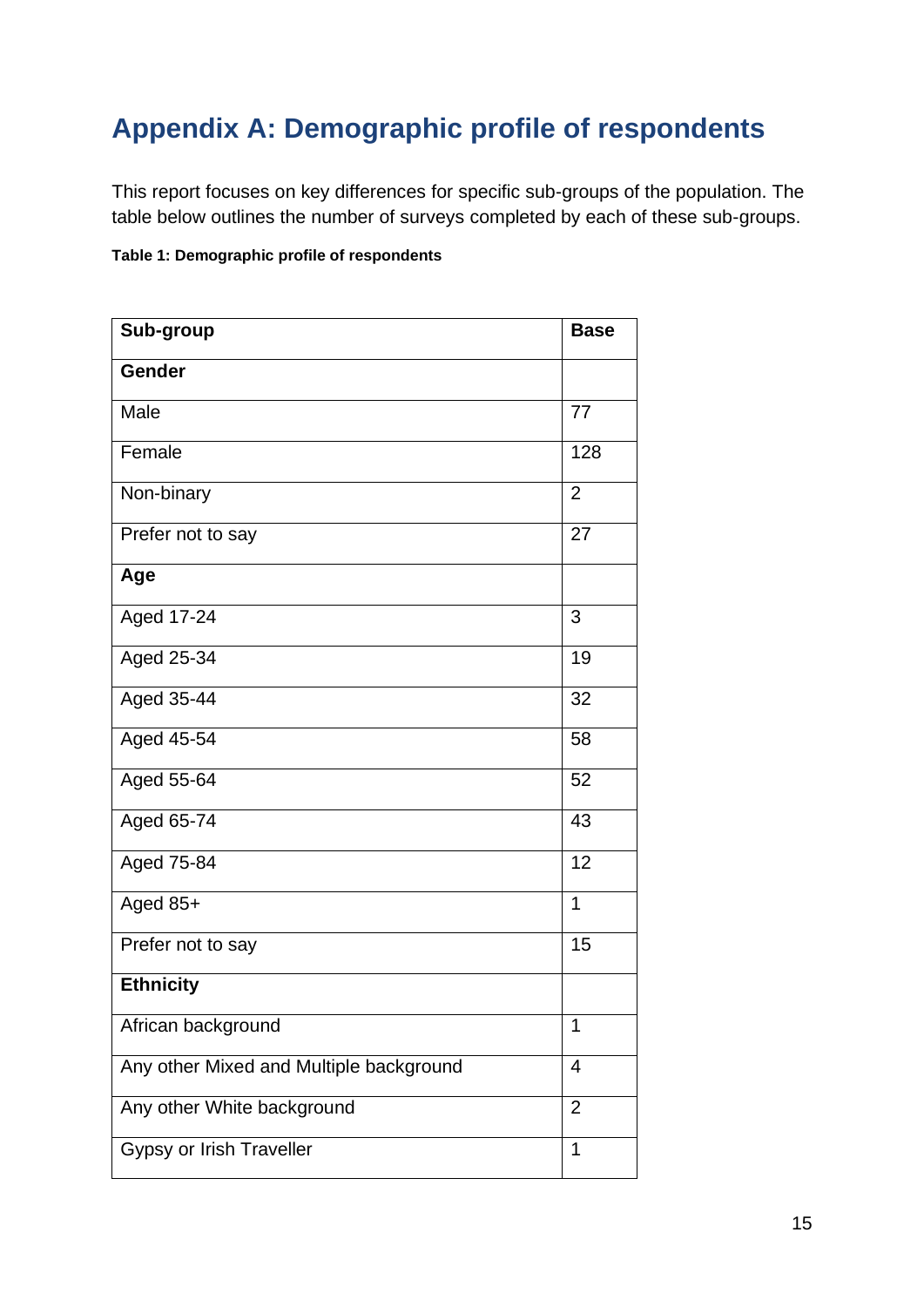| Sub-group                                                           | <b>Base</b>    |
|---------------------------------------------------------------------|----------------|
| Irish                                                               | 1              |
| Mixed or Multiple ethnic groups, White and Black<br>Caribbean       | $\overline{2}$ |
| Prefer not to say                                                   | 22             |
| White English, Welsh, Scottish, Northern Irish or<br><b>British</b> | 199            |
| Prefer not to say                                                   | 22             |
| <b>Disability</b>                                                   |                |
| Have a disability                                                   | 18             |
| Do not have a disability                                            | 182            |
| Prefer not to say                                                   | 34             |
| <b>Type of disability</b>                                           |                |
| Physical disability                                                 | 10             |
| Learning disability                                                 | 1              |
| Loss of sight or hearing                                            | 1              |
| Area                                                                |                |
| <b>Rural</b> area                                                   | 128            |
| Urban area                                                          | 70             |
| Coastal                                                             | 35             |
| Other                                                               | 6              |
| <b>Sexual orientation</b>                                           |                |
| Heterosexual                                                        | 179            |
| Gay/Lesbian                                                         | $\overline{2}$ |
| <b>Bisexual</b>                                                     | $\overline{4}$ |
| Other sexual orientation                                            | 1              |
| Prefer not to say                                                   | 46             |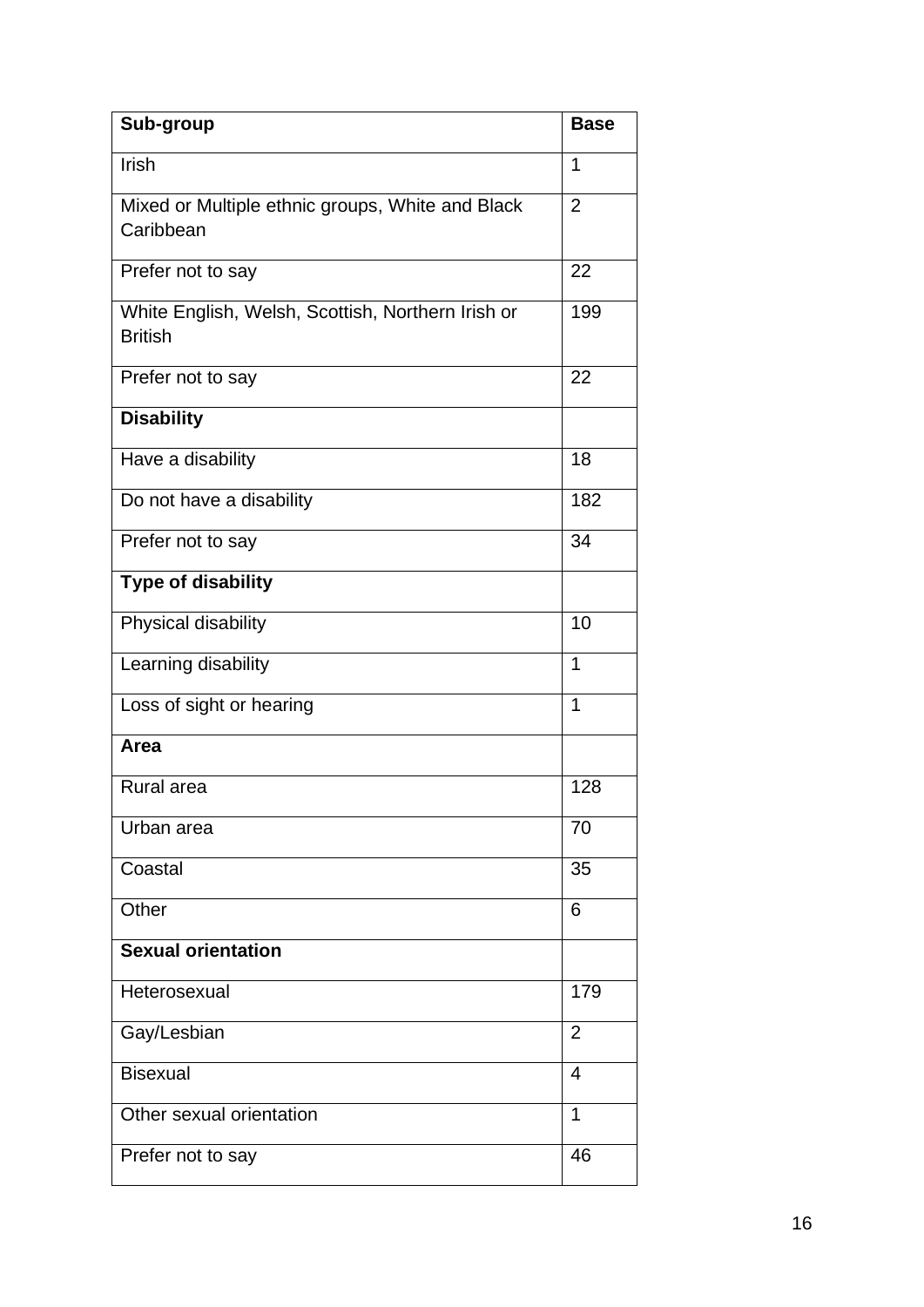| Sub-group                      | <b>Base</b>    |
|--------------------------------|----------------|
| <b>Caring responsibilities</b> |                |
| Caring responsibilities        | 36             |
| No caring responsibilities     | 165            |
| Prefer not to say              | 33             |
| <b>Identity</b>                |                |
| <b>British</b>                 | 45             |
| English                        | 161            |
| <b>Scottish</b>                | $\overline{2}$ |
| Welsh                          | $\overline{2}$ |
| Other                          | 3              |
| Prefer not to say              | 22             |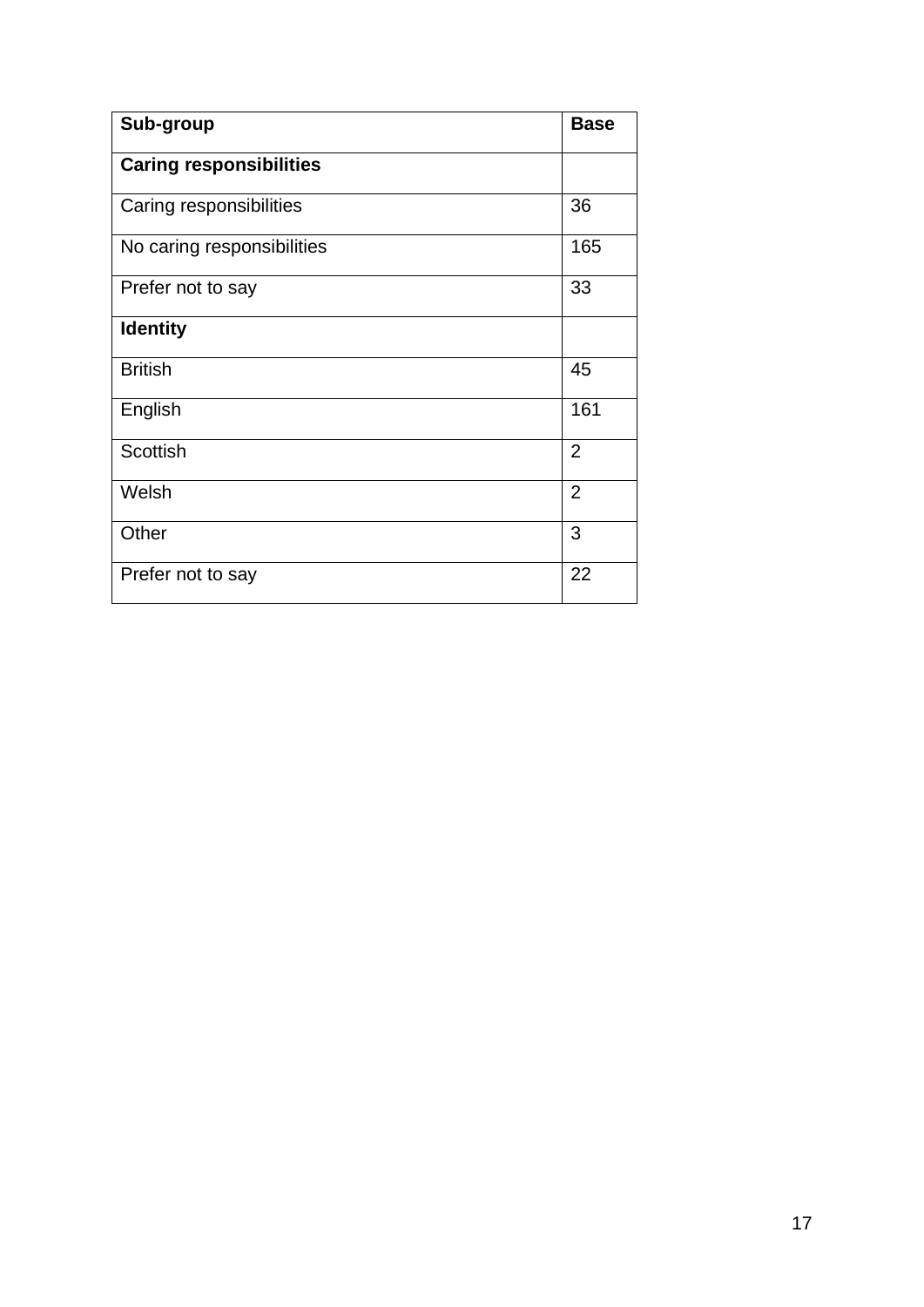### <span id="page-18-0"></span>**Appendix B: Question wording and base descriptions for figures**

| <b>Figure</b> | <b>Question text</b>                                                                                                                                                                                                                   | <b>Base description</b>                                         |
|---------------|----------------------------------------------------------------------------------------------------------------------------------------------------------------------------------------------------------------------------------------|-----------------------------------------------------------------|
| Figure 1      | Q2. We'd like to know to what extent you agree or<br>disagree with the following statements. The<br>Service has identified all of the major risks it is<br>responsible for.                                                            | 239                                                             |
| Figure 2      | Q3. We'd like to know to what extent you agree or<br>disagree with the following statements. The<br>activities the Service continues to and proposes to<br>deliver are appropriate to the identified risks.                            | All respondents<br>(241)                                        |
| Figure 3      | Q4. Please use this space if you would like to<br>make any comments about risks or the current<br>and proposed activities to help explain your<br>answer.                                                                              | All respondents<br>who provided<br>additional<br>comments (182) |
| Figure 4      | Q5. To what extent do you agree or disagree with<br>the following statement. The activities the Service<br>continues to and proposes to deliver do not affect<br>me or anyone else more positively or negatively<br>than other people. | All respondents<br>(241)                                        |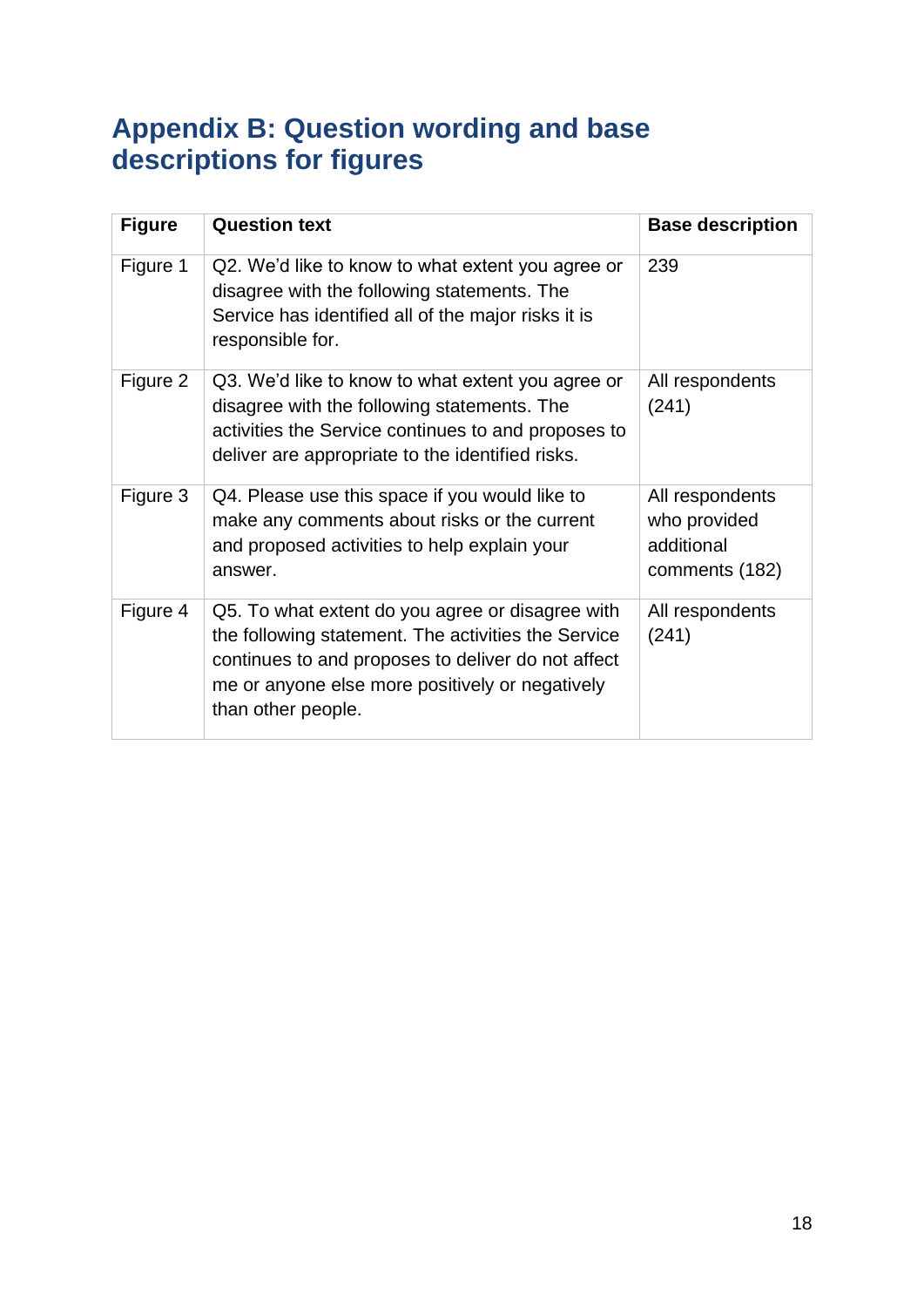# <span id="page-19-0"></span>**Appendix C: Respondent maps**



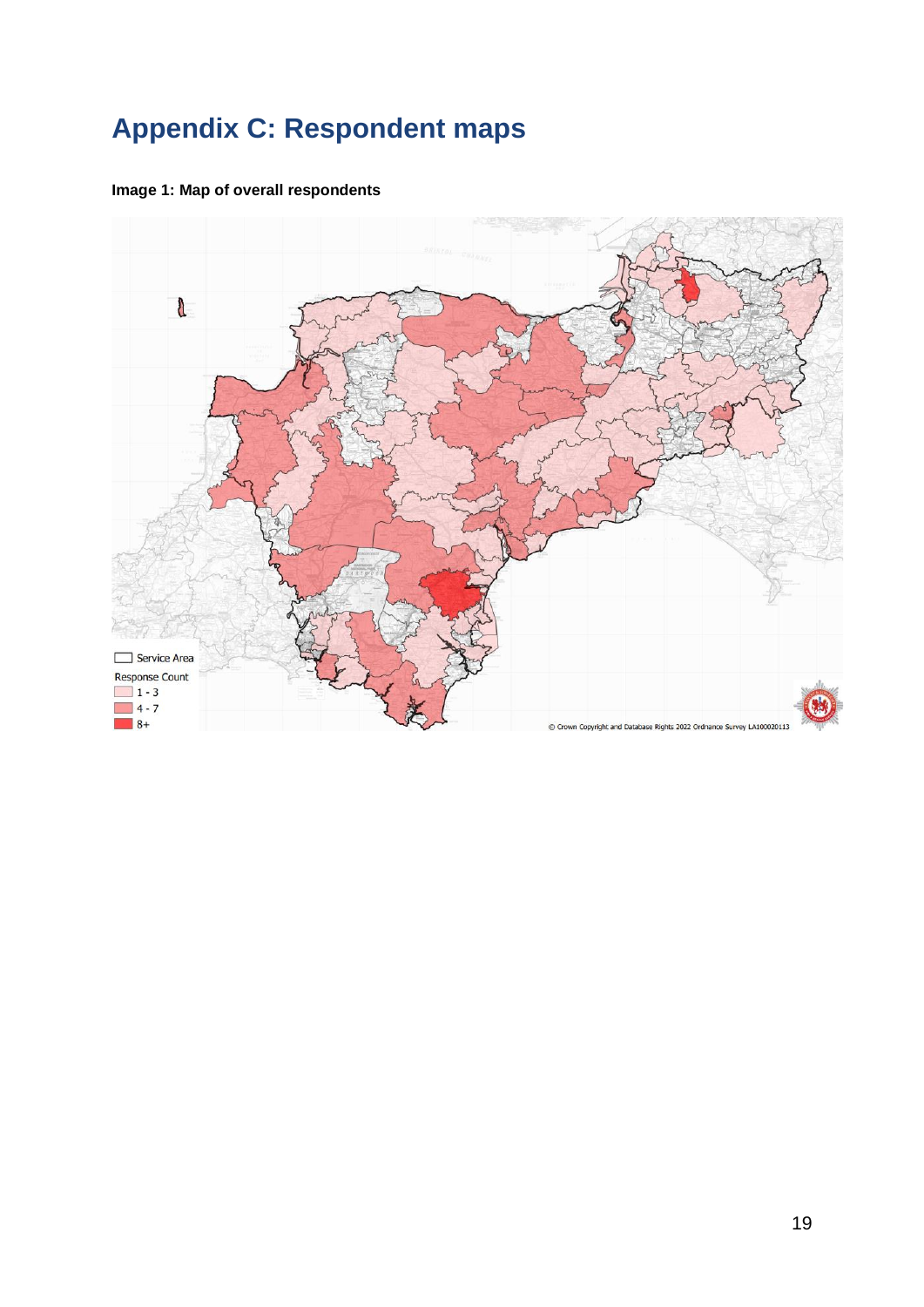

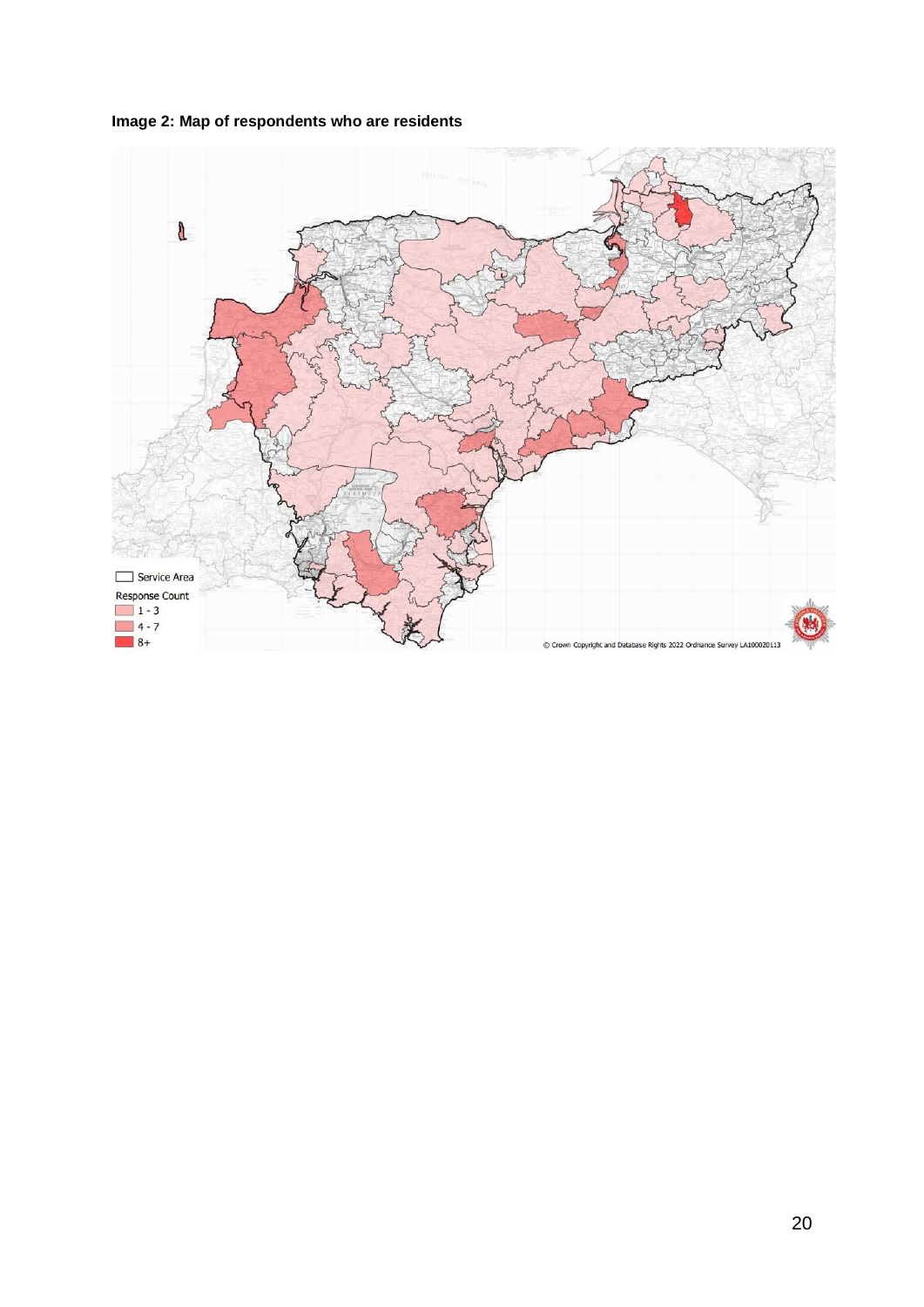

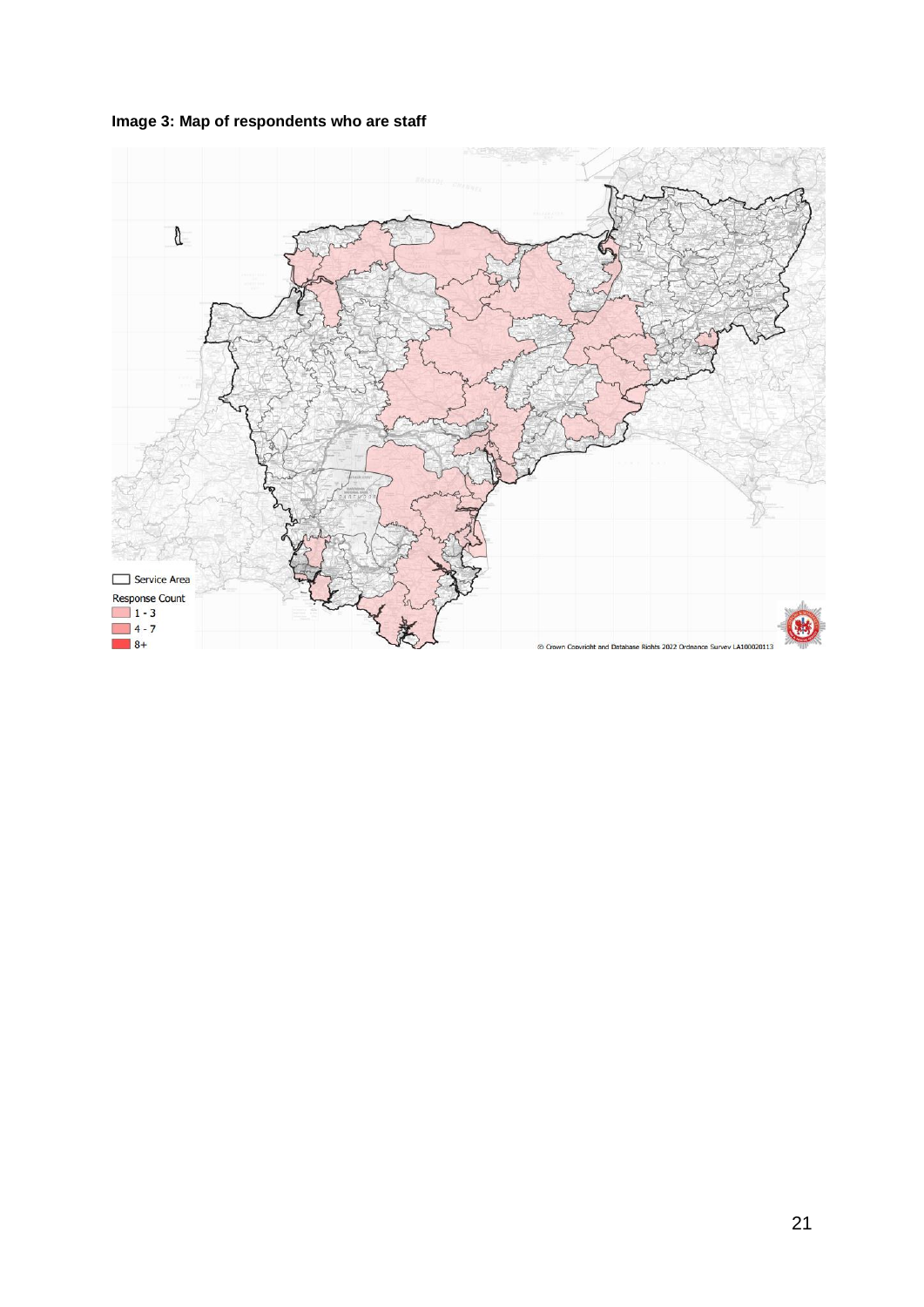# <span id="page-22-0"></span>**Appendix D: Comments on identification of risk**

The table below shows the frequency of comments for each code related to the identification of major risks.

| <b>Comment</b>                                              | <b>Frequency</b> |
|-------------------------------------------------------------|------------------|
| Missed/underrepresented risk                                | 20               |
| Issues in specific areas                                    | 18               |
| Concern about appliances/fleet                              | 16               |
| Overall concern about resources                             | 14               |
| Missed/underrepresented mitigation                          | 13               |
| Plan is too generic/not enough info/needs more<br>detail    | 12               |
| Risks around staffing and availability                      | 10               |
| Concern about equipment                                     | 9                |
| F&R service should offer medical response                   | 9                |
| Concern about training                                      | 8                |
| General positive comment on plans                           | 8                |
| More engagement (with staff, other services, and<br>public) | 8                |
| Risk of insufficient coverage for rural areas               | 7                |
| Concern about station closures                              | 7                |
| Other                                                       | $\overline{7}$   |
| Comments related to inclusion and diversity                 | 6                |
| Risks related to climate change/ flooding/wildfires         | 5                |
| Issues relating to access                                   | 5                |